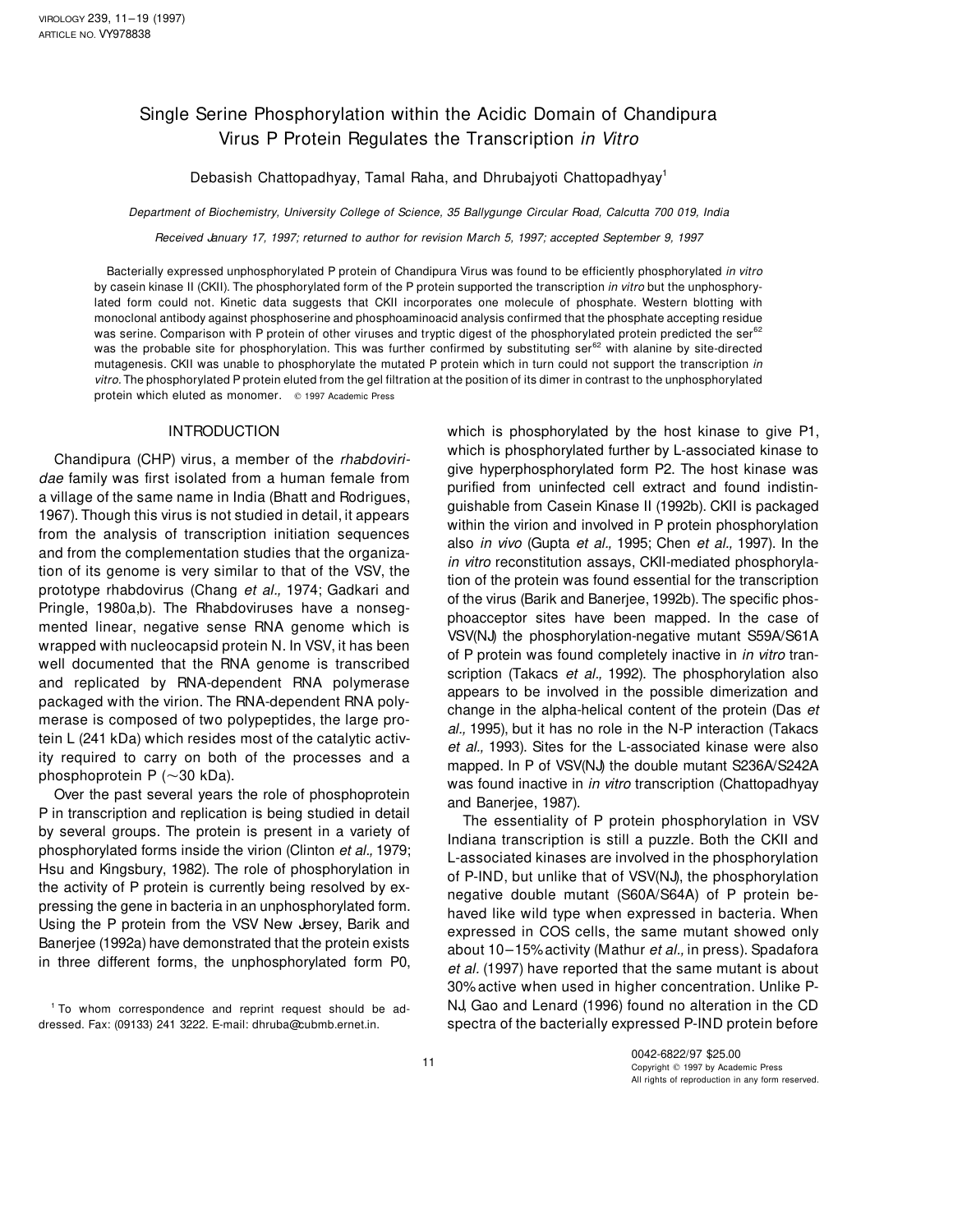and after CKII-mediated phosphorylation. The essen-<br>DTT at 4°C for 60 min. The viral nucleoprotein was seditiality of the L-associated kinase in P protein activity is mented by centrifugation in a SW60 rotor at 40,000 for 2 also called into question (Gao and Lenard, 1995a). Using h through 30%glycerol in 10 mM Tris –HCl, pH 8.0, 1 mM highly purified L protein devoid of any detectable kinase EDTA on to a 100% glycerol cushion. The cushion was activity, Gao and Lenard showed that CKII-mediated diluted with 2 ml Tris-EDTA. The viral RNP was again phosphorylation is sufficient for P-IND activity. Phosphor- disrupted with high salt lysis buffer containing 0.8 M ylated P protein has been shown to form homotrimer NaCl in 10 mM Tris-HCl, pH 8.0, 5% (v/v) glycerol, 0.5% unlike P-NJ and this facilitates the binding of the protein Triton X-100, 0.6 mM DTT as above. The N-RNA was to L- and N-RNA complex (Gao and Lenard, 1995b). But sedimented by centrifugation in an SW60 rotor at 45,000 as in VSV-NJ, phosphorylation of P-IND has no role in N- rpm for 2 h through 30% glycerol on to a 100% glycerol P interaction (Gupta and Banerjee, 1997). cushion. The released L and P proteins on the top of the

life cycle of another virus in the same group we have To purify the N-RNA, cushion was diluted with 2 ml Trischosen CHP virus, a human pathogen, and an evolution- EDTA and mixed with 0.2 ml high salt lysis buffer and arily distant virus to VSV. From the sequence analysis of incubated at  $4^{\circ}$ C for 1 h. The mixture was centrifuged the genome it appears that it is equally distant from each through 15% Renographin solution in 10 mM Tris –HCl, of the two serotypes of VSV. Among the genes so far  $pH$  8.0, 10 mM KCl, 15 mM MgCl<sub>2</sub> at 45,000 rpm for 4 h sequenced, the P gene is mostly diverged, having only on a 76% Renographin cushion. Further purification was about 20% homology to the same protein in VSV. To done by two serial recoveries of N-RNA band from CsCl compare the similar studies in CHP P protein, a full- gradient (0.35 g/ml in Tris-EDTA final concentration) by length clone of CHP virus P gene was constructed and centrifugation at 45,000 rpm for 16 h in SW60 rotor at expressed in bacteria. The host-derived kinase involved 20°C and then dialyzing against 10 mM Tris–HCl, pH 8.0, in the phosphorylation of CHP virus P protein was identi- 50 mM NaCl. fied to be casein kinase II (Chattopadhyay and Chatto- L and P proteins released from the viral RNA with high padhyay, 1994). In this communication, to understand the salt lysis buffer were recovered from the 30% glycerol role of CKII-mediated phosphorylation in controlling the and dialyzed against 20 mM Tris–HCl, pH 7.4, 10% glycbiological activity of P protein, the bacterially expressed erol, 0.1% Triton X-100, 0.3 mM DTT and chromatoprotein was used in the transcription reaction, reconstitu- graphed through a 2-ml phosphocellulose column preted for the first time in the case of CHP virus. Phospho- equilibrated with the same buffer. The unbound fraction amino acid and phosphopeptide analysis demonstrated composed of P protein was concentrated with Amicon that phosphorylation of P protein by CKII was exclusively concentrator. The column was washed with  $2\times$  column at serine residue that map in the amino-terminal domain volume of equilbration buffer containing 0.5 M NaCl and I region. In contrast to the VSV P proteins, in CHP virus L protein was eluted with equilibration buffer containing P protein a single serine phosphorylation was found to 1 M NaCl. The L protein containing fractions were conbe sufficient for supporting the transcriptional activation. centrated and rechromatographed in the same column The phosphoacceptor serine was identified by mutagen- for further purification. esis. Replacement of that residue with alanine abolished the biological activity of the protein. Like P-NJ, the CHP Purification of recombinant P protein from bacteria virus P protein was eluted at the position of its dimer in P gene of CHP virus cloned in pET3a vector was ex-<br>The gel filtration.

CHP virus (Strain 1653514) was purified as described Quantitation of proteins previously (Masters and Banerjee, 1986) from Baby Hamster Kidney (BHK-21) cells by infection with virus at a express Protein concentration was quantitated by the ab-<br>multiplicity of infection of 0.1. BHK-21 cells were grown sorbance at 280 nm and calculated according to the

## Purification of CHP virus transcription components

Ten milligrams of purified virus was disrupted with low salt lysis buffer containing 1.85% Triton X-100 in 10 mM where  $l = 1$  cm (path length) and  $c =$  concentration Tris –HCl, pH 8.0, 5% (v/v) glycerol, 0.4 M NaCl, 0.6 mM (molar).

In an attempt to address the above questions in the glycerol gradient was collected for further purification.

pressed in Escherichia coli BL21DE3 and extracted from the inclusion bodies as described earlier. The protein MATERIALS AND METHODS was loaded in Q-Sepharose column equilibrated with 50 mM Tris-HCl, pH 8.0, 1 mM EDTA, 0.1% Triton X-100<br>and eluted with a 0-500 mM NaCl gradient.

multiplicity of infection of 0.1. BHK-21 cells were grown sorbance at 280 nm and calculated according to the<br>in Glasgow modified minimal essential medium supple-<br>following equation Molar exinction coefficient was calin Glasgow modified minimal essential medium supple-<br>mented with 5% New born calf serum.<br>culated from the sequence of the protein culated from the sequence of the protein.

> $E = 20,000 \text{ M}^{-1} \text{cm}^{-1}$  $A_{280} = EcI$

$$
c = A/E/M
$$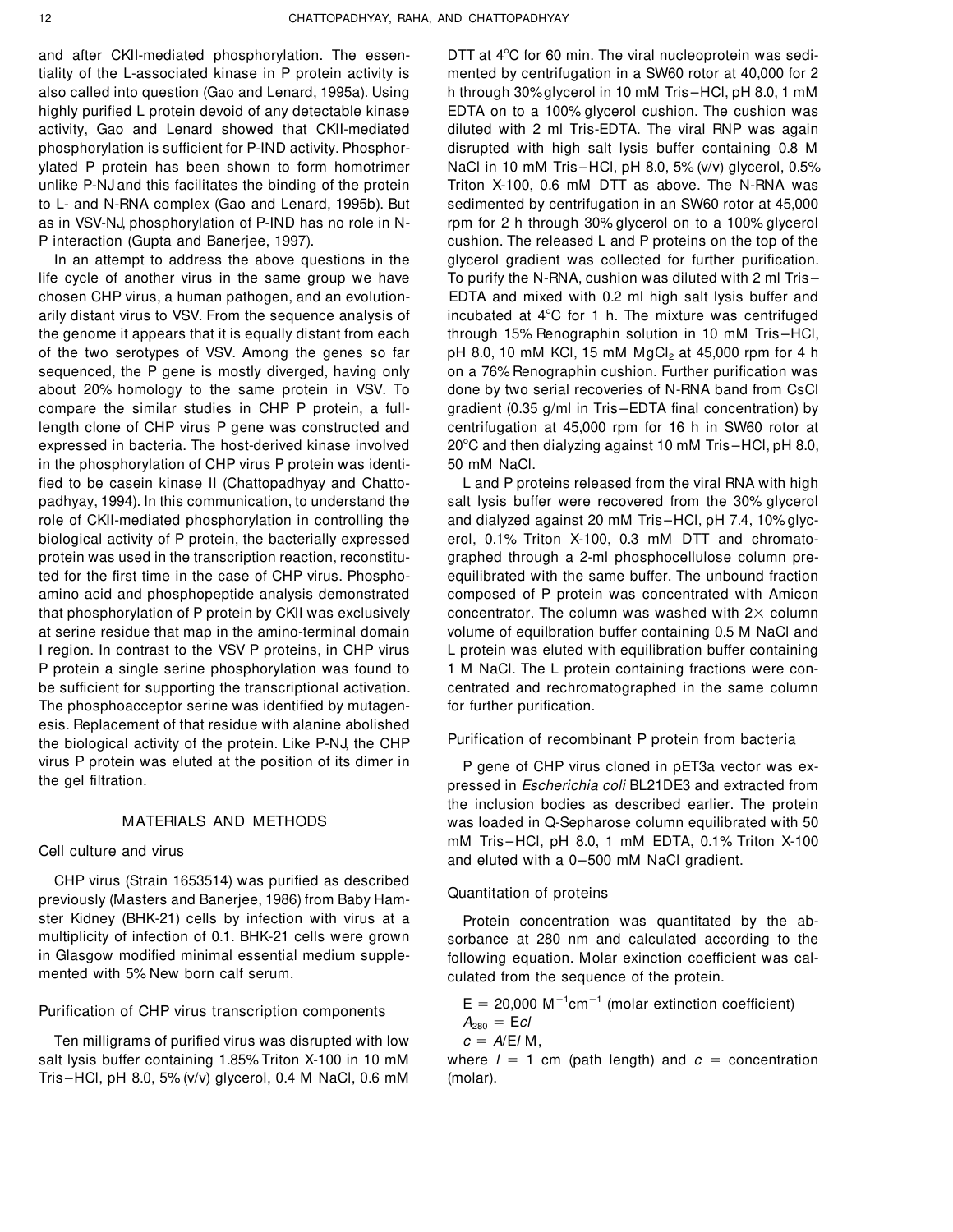extract in a transcription buffer containing 10  $\mu$ Ci [ $\gamma$ -<br><sup>32</sup>P]ATP for 1 h at 30°C. According to need, the reaction the plate was autoradiographed.<br>mixture was used directly or stopped either with lysis buffer or spotted on Whatman P81 paper and washed Construction of mutant P plasmid with 5% TCA containing 75 mM phosphate buffer and radioactive count was measured in the scintillation Mutant P plasmid was constructed by the revised megacounter. primer polymerase chain reaction (PCR) method (Barik

3<sup>2</sup> 1 3 Prot, pri 0.0, 5 hm mgong, 2 hm D 11, 30  $\mu$ m D 11, 30 and 3<sup>3</sup> gene was used as the internal primer having sequence 1 mM each of ATP, GTP, CTP, 10  $\mu$ Ci [ $\alpha$ -<sup>32</sup>P]UTP, and 1 3<sup>3</sup> CTCCTTCTTCTACGACTC CTTCTACTA

ine–SDS–polyacrylamide gel (16.5% T, 3% C), according tion. The PCR product was digested with EcoRI and lito the procedure of Schagger and Jagow (1987). Half of gated with EcoRI-digested pET3a-Pc. The clone was the digestion reaction aliquoted after 2 h of incubation completed by ligating the 1700-bp PstI fragment from was stopped with TLCK (tosyllysine chloromethyl ketone, pET3a-PC with the Pstl digested construct containing a trypsin inhibitor) at a concentration of 50  $\mu$ g/ml. The the EcoRI-digested PCR product. The construct pET-PCM partial and totally digested samples were boiled with was sequenced to confirm mutation. SDS sample buffer and electrophoresed accordingly. The dried gel was autoradiographed. Gel filtration analysis of P protein

Free nucleotides were separated by Sephadex G-25 scription reconstitution buffer. An 125-ml bed volume colspun column. The phosphorylated protein was then hy- umn was first equilibrated with the above mentioned drolyzed with 6 N HCl at 110°C for 3 h and lyophilized buffer and calibrated with standard proteins of known twice. The hydrolyzate was dissolved in a buffer com- molecular size, e.g., catalase (242 kDa), yeast alcohol

In vitro phosphorylation posed of acetic acid, pyridine, and water in a ratio of In the standard protein kinase assay, varied amounts<br>of (1–5  $\mu$ g) purified bacterially expressed protein was<br>incubated in the presence of 0.01 milliunit of recombinant<br>human CKII (Boehringer-Mannheim) or 5  $\mu$ g BHK cel

and Galinski, 1991). pET3a-PC, the plasmid containing Reconstitution of CHP virus transcription in vitro the P gene of CHP virus was used as the template in all CHP virus transcription in vitro was carried out essentially as described earlier in the case of VSV (De and<br>
Banerjee, 1984), except that *E. coli-expressed*, recombi-<br>
mant P proteins were used instead of viral P protei For 2 h and then chased with 1 mM of UTP for 10 min.<br>
Poly(A) tails were removed form the transcripts by incu-<br>
bating the reaction mixture with 100 ng oligo (dT)<sub>18</sub> and<br>
0.5 U of RNase H for another 10 min. The reaction Feptide mapping of phosphorylated P protein the same as the first one. The 900-bp full-length product In vitro  $32P$ -labeled P proteins were resolved in a Tric- was eluted from the gel and checked by restriction diges-

Bacterially expressed purified P protein at a concentra-<br>- Bacterially expressed purified P protein at a concentra-<br>tion 0.1 mg/ml was chromatographed through a Sepha-P protein was phosphorylated in vitro using  $[y^{32}P]ATP$ . cryl S-300 gel filtration column equilibrated with tran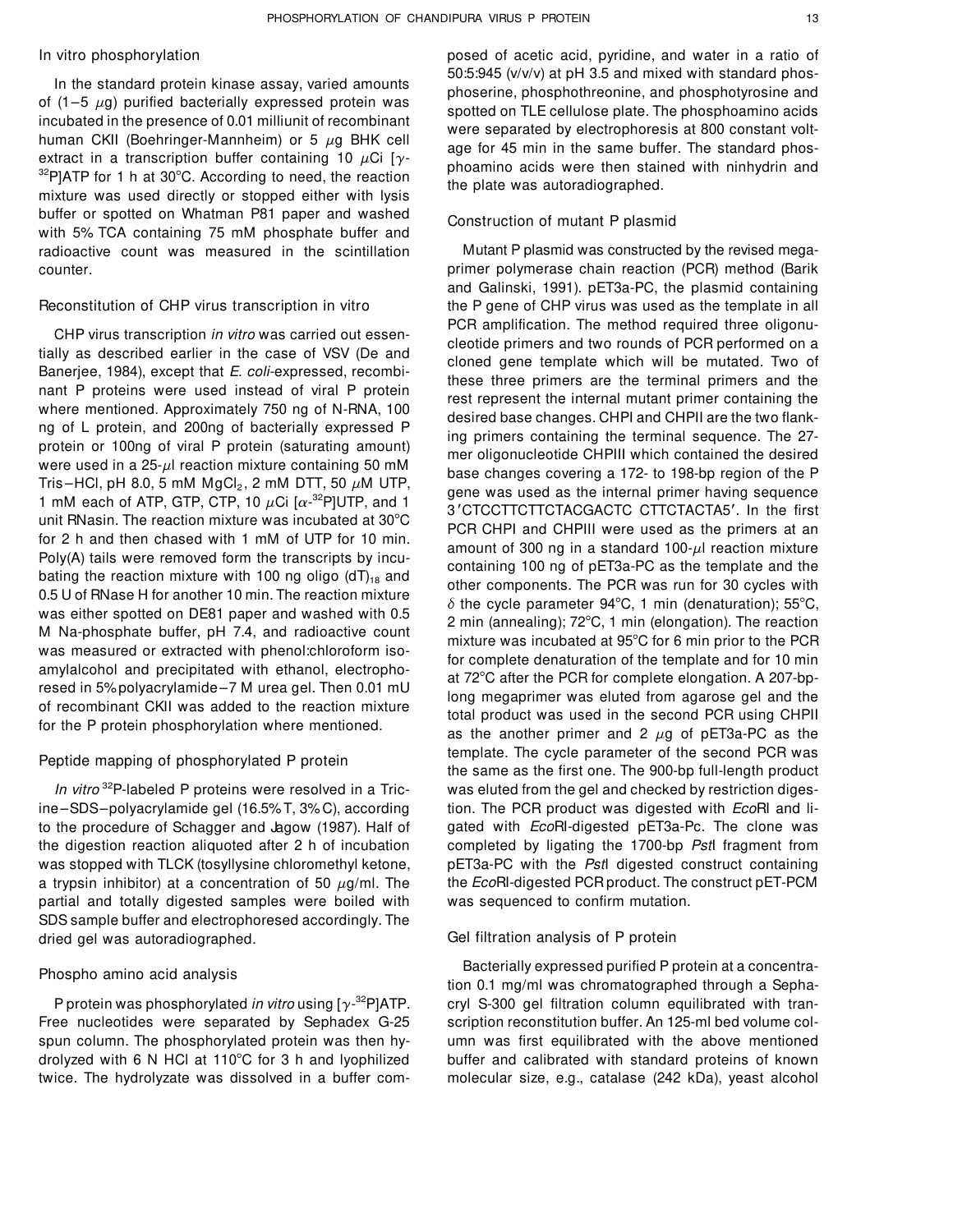dehydrogenease (150 kDa), bovine serum albumin (66 kDa), and carbonic anhydrase (29 kDa). The protein in transcription reconstitution buffer was fractionated, and the elution profile was monitored by measuring  $A_{280}$  of the alternater fractions. P protein was identified by SDS– PAGE, followed by silver staning. In another set, 10  $\mu$ g of P protein was phosphorylated in 100  $\mu$ l phosphorylation buffer using  $[\gamma^{32}\text{-P}]$ ATP and fractionated similarly in the same column. The elution profile was monitored by measuring the radioactive count of the alternate fractions and P protein was identified by SDS–PAGE followed by autoradiography.

transblot apparatus. The membrane was blocked in 5% and Hep denote recombinant casein kinasell and heparin, respectively. nonfat dry milk. Hybridization was performed with anti-<br>
nonfat dry milk. Hybridization was performed with anti-<br>
rations were represented taking the count for P1 as 100% phosphoserine and anti-phosphothreonine monoclonal antibody from Sigma (Cat. Nos. P 3430 and P3555). The hybridized bands were visualized by HRP-conjugated ylation in the function of P. Heparin at the concentrasecondary antibody and diaminobenzidine. In case of tion used in this experiment did not inhibit the tranhybridization with CHP virus P protein antibody, affinity- scription that was shown in the reaction containing purified antibody raised in rabbit against bacterially ex- viral P protein. pressed protein was used.

P protein brought about by CKII-mediated phosphoryla- netic experiment of phosphorylation according to Buction on its function, the bacterially expressed phos-<br>zylko et al. (1991) by taking a known amount of P0 protein phate free and the phosphorylated and gel-eluted  $P$  (2  $\mu$ g) and phosphorylating it with an excess amount of proteins were tested for their activity in *in vitro* tran-  $(0.02$  mU) CKII in presence of [ $\gamma$ -<sup>32</sup>P]ATP. Five microliters scription mixture reconstituted with L protein and N- of each aliquot was removed from the reaction mixture RNA template purified from virus. The reaction was at different times up to 1 hr and spotted on Whatman carried out according to the procedure mentioned in P81 paper and radioactive count was taken after washing the methods and spotted on Whatman DE81 paper and those with 5% TCA containing 75 mM phosphoric acid. washed several times with 0.5 M sodium phosphate CKII is an autokinase. So a parallel reaction was set up buffer. The percentages of radioactive incorporations containing the same amount of CKII without P protein. are presented in the Fig. 1, showing very low counts Aliquots were removed from the reaction mixture at the in the control experiment containing bacterially ex- same time as above and the radioactive count was depressed P0 protein. But a considerable radioactivity ducted from the count in the above reaction. Radioactive was incorporated in the reaction containing the viral counts were plotted against time and the stoichiometry as well as the CKII-phosphorylated P protein. To show was calculated from the saturation value. The stoichiomthe direct effect of CKII on the activity of P protein, etry calculated was 0.895 molecules of phosphate per 0.01 mU of recombinant CKII was used in the *in vitro* molecule of P protein. transcription reaction along with P0. Figure 1 showed In another method, different amounts of P0 protein a similar increment of radioactivity as evident in case  $(0.4, 0.8, 12, 1.8,$  and  $2 \mu g$ ) were phosphorylated with an of P1 with respect to the control containing only CKII. excess but same amount (0.02 mU) of CKII for 1 h. Half Administration of heparin, a potent CKII inhibitor at a of the reaction mixture was spotted on Whatman P81 concentration of 2  $\mu$ g/ml (final concentration) in the paper, washed, and radioactive count taken. The radioacreaction mixture inhibited the radioactive incorporation tive count for one concentration of P protein was sub-



Western blotting FIG. 1. Transcription reconstitution with the different forms of P proteins. *In vitro* transcriptions were reconstituted using CsCl-banded N-<br>RNA template and cellular kinase free L protein along with unphosphor-<br>Interansferred in PVDF membrane using Bio-Rad semidry whated (P0) phosphorylat ylated (P0), phosphorylated, gel purified (P1), and viral P protein. CKII

### Stoichiometry of P protein phosphorylation by CKII

RESULTS The essential role of CKII-mediated phosphorylation in Role of CKII-mediated phosphorylation in the function the function of P protein prompted us to detect the number of residues of P protein phosphorylated by CKII. Two of P protein phosphorylated by CKII. Two different methods had been applied to determine the To investigate the effect of the apparent changes of stoichiometry of phosphorylation. One method was a ki-

showing the essential role of CKII-mediated phosphor- tracted from the radioactive count for the next higher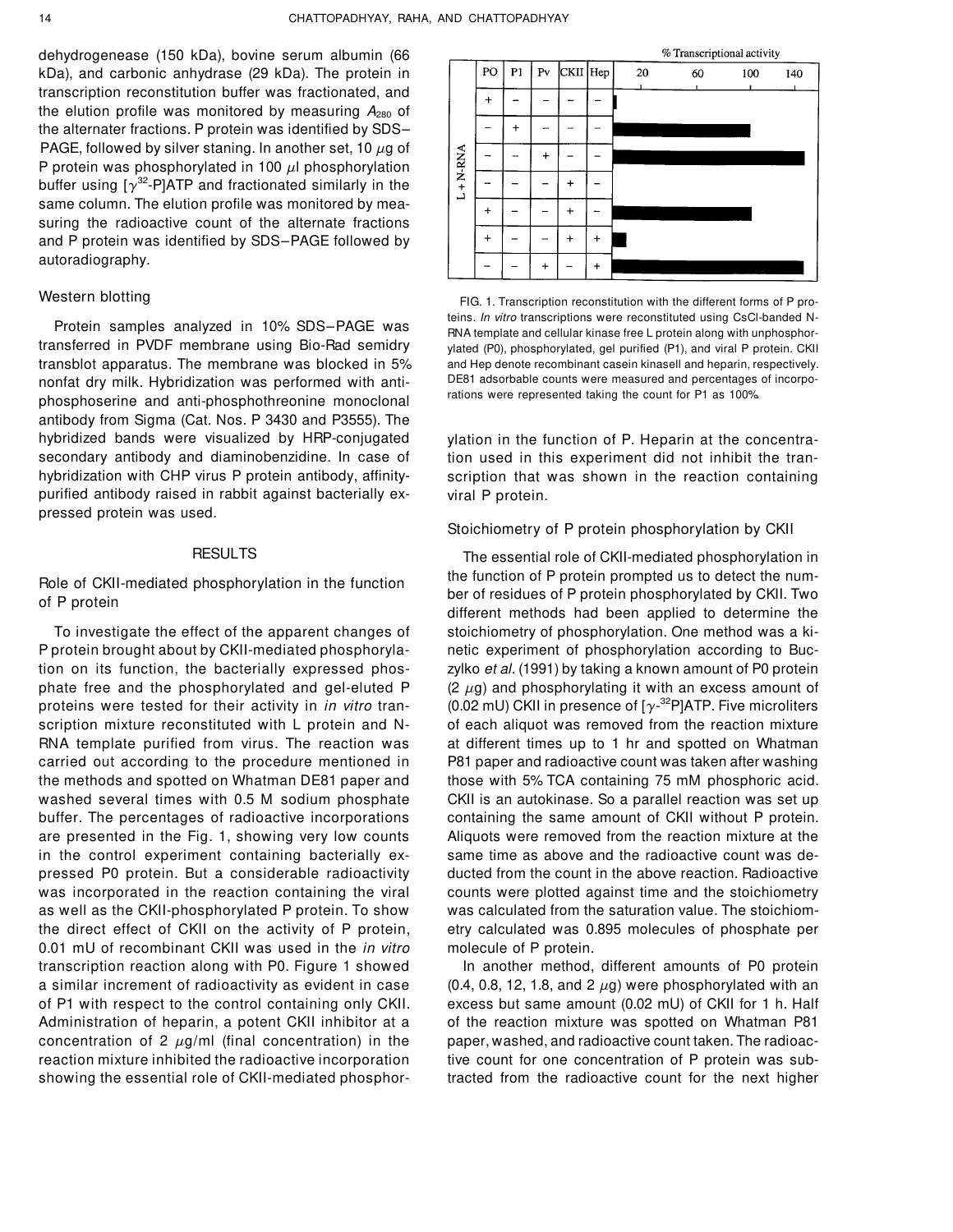concentration of P protein. The calculation was based on the average subtracted count obtained. The stoichiometry of phosphorylation calculated from this method was 0.875 molecules of phosphate per molecule of P protein. Following both the methods the average stoichiometry of phosphorylation of P protein by CKII was found to be 0.885, i.e., equivalent to 1. The same result was obtained when repeated with uninfected BHK 21 cell extract as the source of kinase. One can not rule out the possibility of misfolding of P protein due to bacterial overexpression which may expose reduced number of CKII on the surface of the protein. But the results of the previous experiments demonstrated that this in vitro phosphorylation is sufficient to confer the biological activation of the protein in vitro.

### CKII phosphorylates P protein is a serine residue

CKII is a Ser/Thr-specific protein kinase. It phosphorylates its substrates to those Ser/Thr which are followed by an acidic amino acid(Glu/Asp) at the  $+3$  position (Pinna, 1990). There are five such residues, three serines, and two threonines in the P protein which can act as  $FIG. 2. (a)$  Western blot of phosphorylated P protein with phosphoserpotential sites for CKII-mediated phosphorylation (Mas- ine and phosphothreonine antibody. Same concentration of phosphoryters and Banerjee, 1987). Among those five residues only lated protein samples were analysed in duplicate in SDS–PAGE and one residue is phosphorylated by CKII as found in the subsequently western blotting was performed with monoclonal antibod-<br>provious experiment. To distinguish whether series are is against phosphoserine and phosphothreonin previous experiment. To distinguish whether serine or a les against phosphoserine and phosphothreonine seperately. (b) Phos-<br>phoaminoacid analysis of the phosphorylated P protein. P protein was phoaminoacid analysis of the phosphorylated P protein. P protein was phoaminoacid analysis of the phosphorylated P protein. P protein was phosphorylated by CKII and [ $\gamma$ -<sup>32</sup>P]ATP, subsequently hydrolyzed by phorylated P protein was subjected to Western blot with acid and analysed by TLE and autoradiographed. The positions of monoclonal antibodies against phosphoserine and phos- the standard phosphoamino acids are visualised after staining with phothreonine (Fig. 2a). The result indicated that serine, ninhydrine and marked. S, T, and Y stand for standard phosphoserine, not throoning is the phosphosecopter residue. To see phosphothreonine, and phosphotyrosine. not threonine, is the phosphoacceptor residue. To confirm the result, phosphoamino acid analysis was done with the *in vitro* phosphorylated protein according to the procedure mentioned under Materials and Methods. The rhabdoviral P protein and no other P protein possess result (Fig. 2b) confirmed that serine is the phosphory-Inted residue.

residues (Takacs et al., 1992; Gao and Lenard, 1995). virus P protein shows that it is preceeded by four and occurence of nine acidic amino acids is unique in the mutagenesis.



such a suitable CKII phosphorylation site like ser<sup>62</sup>.

of trypsin after complete proteolysis which will result in a Ser<sup>62</sup> is the putative phosphate accepting site<br>Da, the second highest being around 2.5 kDa. Five micro-<br>Da, the second highest being around 2.5 kDa. Five micro-CKII phosphorylates the VSV(NJ) P protein in ser<sup>59</sup> and grams of P protein was phosphorylated in presence of  $[\gamma^{32}$ -P]ATP and denatured by boiling in the presence of  $3.32$  ser<sup>61</sup> and the VSV(IND) P protein in ser<sup>60</sup>, thr<sup>62</sup>, and ser<sup>64</sup> [ $\gamma^{32}$ -P]ATP and denatured by boiling in the presence of residues (Takacs *et al.* 1992; Gao and Lenard 1995) 0.1% SDS. The denatured protein w Comparison of the sequences of CHP virus P protein olysis with 1  $\mu$ g/ml of trypsin for 16 h and analyzed by (Masters and Banerjee, 1987) with its counterparts in the SDS–Tricine–polyacrylamide gel followed by autoradiogtwo serotypes of VSV reveals that there is only one resi- raphy. The autoradiograph showed a partial digestion patdue (ser<sup>62</sup>) in the corresponding region which can act as  $\frac{1}{2}$  tern after 2 h of digestion which resulted in a single phosa potent CKII phosphorylation site (Fig. 3A). CKII phos- phorylated band at around 6 kDa after complete digestion. phorylates that ser/thr, which is followed by at least an It appeared from the gel (Fig. 3B) that the peptide lighted acidic residue at +3 position and presence of acidic up was the longest tryptic-digested polypeptide of calcuresidues at the N-terminal side of the site increases the lated molecular mass of 6.5 kDa which covers the region rate of phosphorylation as evidenced by the drop in  $K_m$  between the 45th and 103rd residues, and this region (Pinna, 1990). Sequence surrounding the ser<sup>62</sup> of CHP contains only one CKII phosphorylatable serine which is (Pinna, 1990). Sequence surrounding the ser $^{62}$  of CHP contains only one CKII phosphorylatable serine which is virus P protein shows that it is preceeded by four and the ser $^{62}$ . All of these data together prompted us followed by five acidic amino acids (Fig. 3A). Consecutive sider the ser $^{62}$  to be the putative candidate for site-directed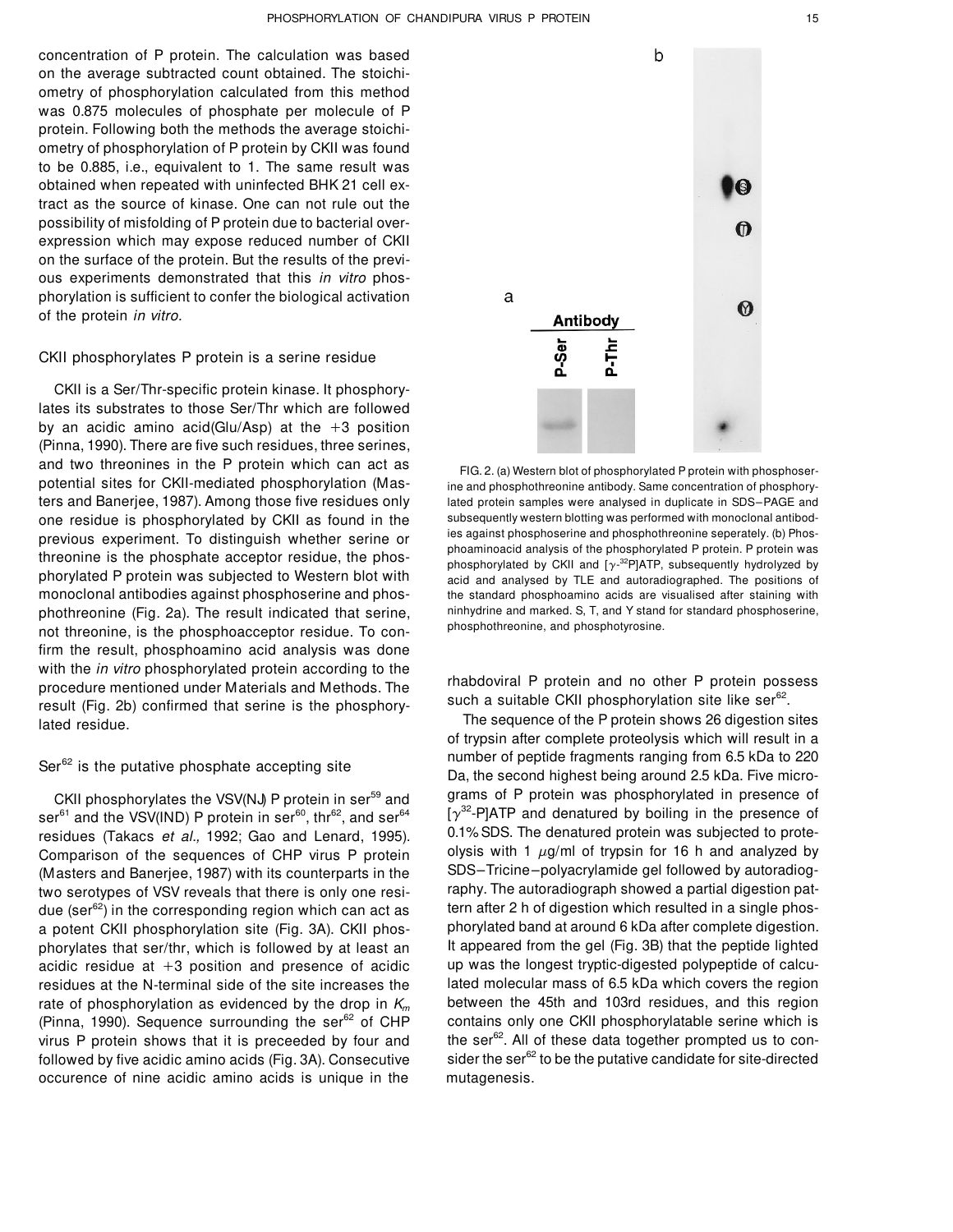

FIG. 3. (a) Sequence comparison of aminoacids (50–70th) of the P proteins of CHP virus and the two serotypes of VSV (NJand IND). Phosphorylation sites of the VSV (NJ and IND) P proteins and the putative phosphorylation site of CHP virus P protein were indicated by bold letters. (b) Identification of the phosphorylated peptide(s). The <sup>32</sup>P-labeled phosphorylated P protein was digested partially (lane 1) and completely (lane 2) with trypsin as mentined in materials and methods.

To confirm whether the ser<sup>82</sup> is the target for cellular<br>CKII, a mutant P plasmid was constructed that contained<br>to Dacterially expressed wild-type P protein is notained<br>to Dacterially expressed wild-type P protein is a tract or rabbit reticulocyte lysate was used as a source<br>Phosphorylated P protein was eluted at the position



Identification of phosphorylated residue by alanine of host kinase(s). The transactivation ability of the mutant substitution **EXEC 2008** P protein was checked by using it in the *in vitro* transcrip-

of its dimer in the gel filtration

P protein of both the serotypes of VSV have been shown to form homomultimers after CKII-mediated phosphorylation (Das et al., 1995a; Gao and Lenard, 1995). The P protein of VSV (NJ) was eluted at a position of FIG. 4. Phosphorylation analysis of wild type and mutant P protein. dimer in the gel filtration and the same protein from IND Recombinant wild-type and mutated P proteins purified form bacteria serotype was shown by His-tag dilution method to form<br>were tested as substrate for phosphorylation by recombinant CKII as transcriptionally optive bomotri were tested as substrate for phosphorylation by recombinant CKII as transcriptionally active homotrimer. To investigate the sit-<br>described in Materials and Methods. Panels 1, 2, and 3 represent the described in Materials and Methods. Panels 1, 2, and 3 represent the uation in the case of P protein of CHP virus, the bacteri-<br>Coommassie staining, Western blot, and autoradiograph of the SDS– polyacrylamide gel containing the wild type (Pw) and mutant (Pm), ally expressed protein was subjected to gel filtration berespectively. fore and after phosphorylation. The P protein at a concen-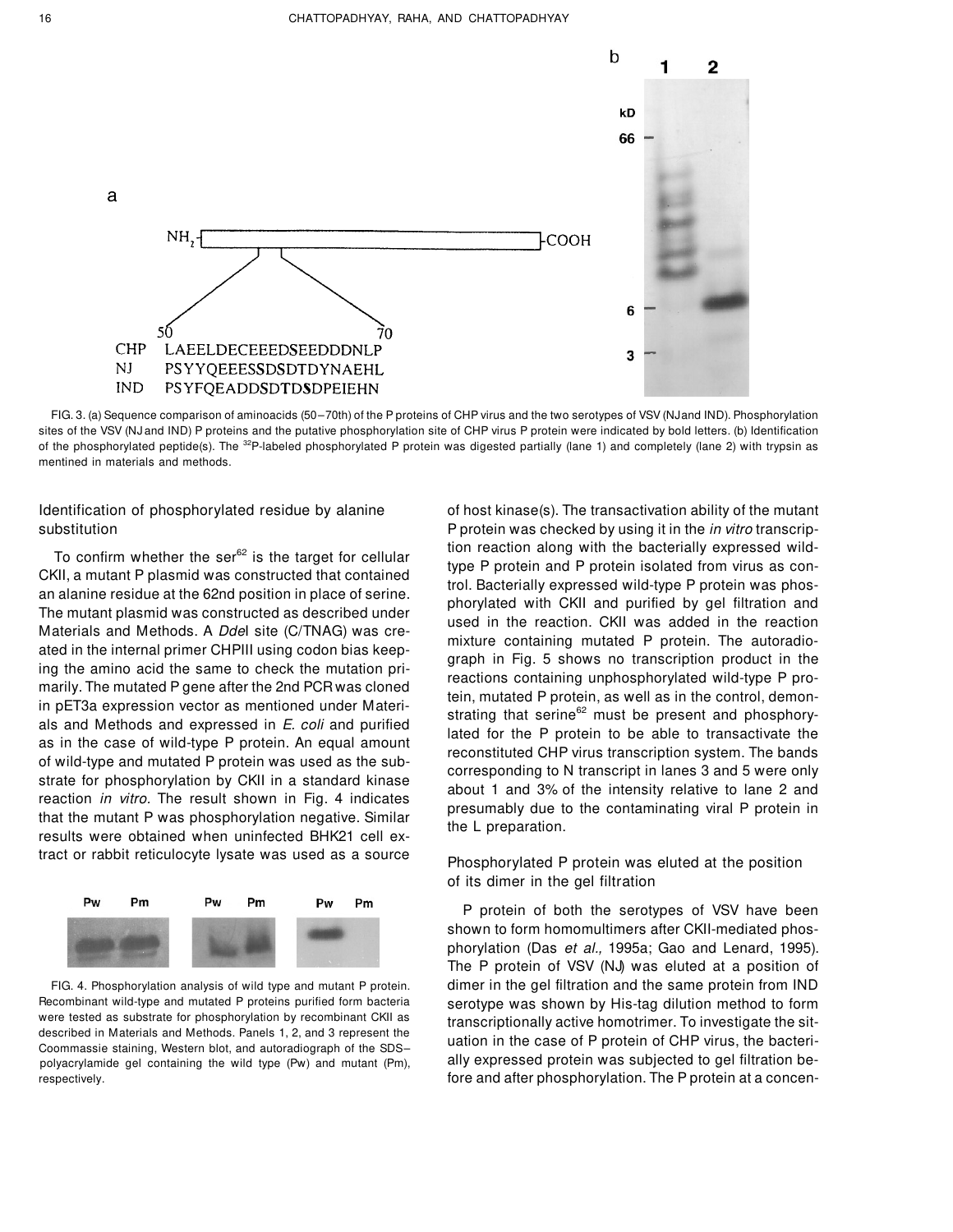

of recombinant CKII was added in the reaction containing Pm. negative-sense RNA viruses have been found to be es-

tration of 100  $\mu$ g/ml in transcription buffer was 1995; De et al., 1995; Das et al., 1995b). Recent investigachromatographed in a Sephacryl S-300 gel filtration col- tions also suggest that a homomultimerization occurs umn preequilibrated with the same buffer and calibrated after host kinase-mediated phosphorylation at its N-terwith the standard marker protein mentioned under Mate-<br>minal half (Das et al., 1995a, Gao et al., 1996) and that rials and Methods. Fractions were analyzed by SDS– is essential for the association of the protein with the PAGE and the proteins were identified by its characteris- transcription complex (Gao and Lenard, 1995). All these tic mobility ( $M_r \sim 53,000$ ). When the elution profile was results suggest a structural importance of these parts of compared with that of the standard proteins the plot the protein. showed that the P protein was eluted at a position with We are interested to study the role of host kinase in ylation reaction in presence of  $[\gamma^{-32}P]$ ATP and subjected P1, the phosphorylated form was eluted at the same shows that the phosphorylated form of the P protein is

position as BSA, used as a marker protein, i.e., at a position consistent with its dimeric form (Fig. 6). The fractions were checked by SDS–PAGE followed by autoradiography. We have not checked whether any P molecule, which remained unphosphorylated, was fractionated as monomer or not. We also checked the migration of the mutant after CKII incubation in gel filtration and that behaved like the unphosphorylated form (data not shown). From the above result it appears that P protein of CHP virus may form homodimer after CKII-mediated phosphorylation. However, migration of a protein in gel filtration depends on the Stoke's radius of the molecule. So other sensitive methods of measuring molecular mass can make any confirmed comment.

### **DISCUSSION**

From one and a half decades of extensive investigation the significant observation about the P protein of rhabdovirus that has come into the limelight is that the acidic domain of the protein deserves special attention. Using the bacterially expressed P protein of VSV it has been demonstrated that the acidic N-terminal half is responsible for the two most important characteristics of the protein, acidity and phosphorylation (Banerjee, 1987). This part of the protein could be functionally substituted by the acidic protein tubulin and also after substitution of two basic amino acids by alanine it can be fused with the DNA binding domain of GAL4 to get transcriptionactivator-like function (Chattopadhyay and Banerjee, 1988; Takacs et al., 1991). It has been demonstrated by us and other groups that acidity of the N-terminal part of FIG. 5. Transcription activity of wild-type and mutant P proteins.  $ln$  P protein is also responsible for its abnormal migration *vitro* transcription reaction was reconstituded as described in the leg-<br>in the CDC, polygog vitro transcription reaction was reconstituted as described in the leg-<br>end to Fig. 1, analyzed by 5%polyacrylamide–7 M urea gel, and autora-<br>end to Fig. 1, analyzed by 5%polyacrylamide–7 M urea gel, and autorapadhyay and Chattopadhyay, 1994). P proteins of several diographed. The corresponding viral mRNAs were indicated. 0.01 mU sentially phosphorylated by host-derived kinases (Barik Banerjee, 1992a; Mazumder et al., 1994; Gao and Lenard,

a relative molecular mass of  $32 \pm 2$  kDa, suggesting the the activation of P protein of CHP virus, which is distantly monomeric form of the unphosphorylated protein. The P related to VSV. We have used the bacterially expressed protein at this concentration did not show any natural P protein as the substrate that we have shown is unphospropensity to form higher migrating nonspecific aggre- phorylated, and it is phosphorylated by cellular casein gate. The P0 protein at a concentration of 100  $\mu$ g/ml was kinase II in vitro (Chattopadhyay and Chattopadhyay, phosphorylated in a 100  $\mu$ l of standard in vitro phosphor- 1994). We have determined the biological activity of the phosphorylated and unphosphorylated P protein in the to gel filtration as above in the same column. Interestingly reconstituted transcription reaction. The *in vitro* result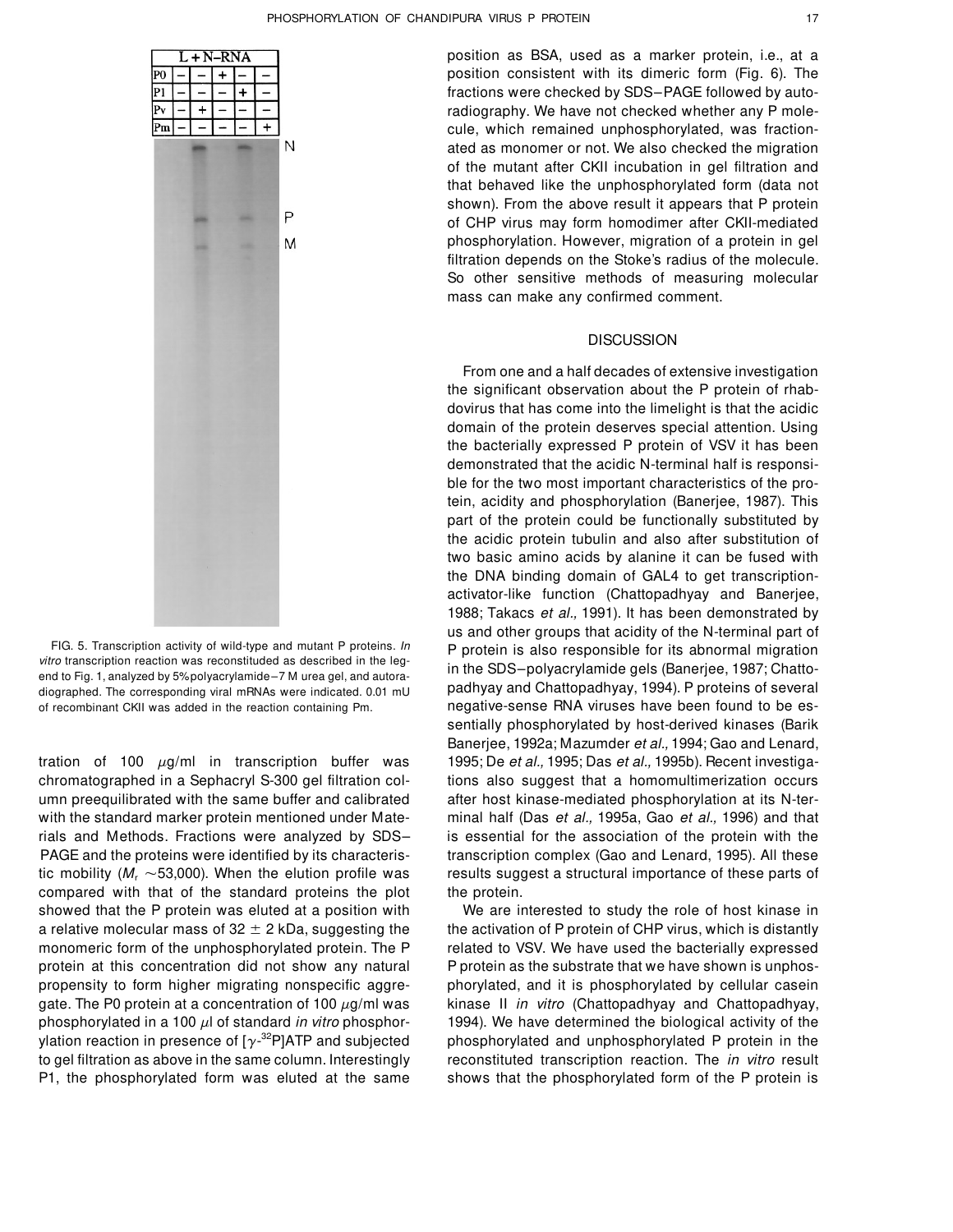

FIG. 6. Gel filtration profile of the P protein. Bacterially expressed unphosphorylated P protein (100  $\mu$ q/ml) was fractionated through Sephacryl S-300 column as described under Materials and Methods.  $A_{280n}$  of the alternate fractions were plotted  $(-)$  against the elution volume. Elution profile (---) of <sup>32</sup>P-labeled phosphorylated P protein (100  $\mu$ g/ml) was fractionated in the same column. The profile was monitored by <sup>32</sup>P counting. Positions of the standard markers were mentioned above.

active. Analysis of the sequence shows there are five ard, 1995) that normally occurs after phosphorylation. possible CKII phosphorylation sites on the P protein. In This situation naturally occurs in the case of CHP virus the process to identify the site(s) of phosphorylation we P protein where ser $62$  is preceeded by four and followed have determined the stoichiometry of CKII-mediated by five acidic amino acids. However, in contrast we did phosphorylation. We have measured it in two different not observe any transcriptional activation by the unphosways and in both the processes the result is the same; phosphorylated form of P protein. Similar to VSV (NJ) P i.e., P protein appears to incorporate only one molecule protein, CHP virus P protein was also eluted at a position of phosphate when incubated with CKII in vitro. Western of dimer in the gel filtration and changed its alpha-helical blot with monoclonal antibody against phosphoserine content after phosphorylation (data not shown). In the and phosphothreonine and phosphoamino acid analysis case of P-NJ, substitution of the phosphoacceptor sershows the phosphorylated amino acid is serine not threo- ines with glutamic acid restored the activity of P (De et nine. To confine our search we have compared the phos- al., 1997). A particular ionic nature is probably needed phorylation sites on the P proteins of both the serotypes for the protein to confer its biological activity and for CHP of VSV with the sequence of CHP virus P protein. The virus P protein, phosphorylation of ser<sup>62</sup> appears to be comparison indicated that the ser $^{62}$  was the only putative critical to attain that specific ionic nature. site for phosphorylation. This idea was further supported Altogether the results reconcile fairly well with the conby the relative hydropathicity plot, probable secondary cept that CKII facilitates the P protein to conform to a structure plot, analysis of the sequence surrounding the precise three-dimensional shape by phosphorylation and ser<sup>62</sup> (Masters and Banerjee, 1987) and finally by com-<br>thus favors its in vitro transcriptional activation property. plete digestion with trypsin. Substitution of ser<sup>62</sup> by ala-<br>So phosphorylation by CKII (and also probably by other nine prevents the CKII-mediated phosphorylation, and independent protein kinases) would represent a constitusubsequent transcription-supporting activity of P protein tive posttranslational modification affecting all the newly demonstrated that CKII-mediated phosphorylation takes synthesized P protein molecules after viral infection. Deplace only at ser<sup>62</sup> and that is necessary and sufficient tail studies would certainly shed light to understand the for the biological activation of P protein in vitro. Although role of P protein phosphorylation and the potential con-P-IND has two sites for phosphorylation, kinetics data formational changes coupled with transcription-supportsuggested that one may suffice for the activity (Gao and ing activity. Lenard, 1995). It has been demonstrated earlier in the case of VSV(IND)P protein that substitution of one of ACKNOWLEDGMENTS the phosphorylation sites (ser<sup>60</sup>/thr<sup>62</sup>) by aspartic acid We thank Dr. Tapas Das for the CHPIII primer, Dr. Siddhartha Roy,

imparts a partial transactivation property (Gao and Len- and Dr. Amiya Banerjee for helpful discussions. This work was finan-